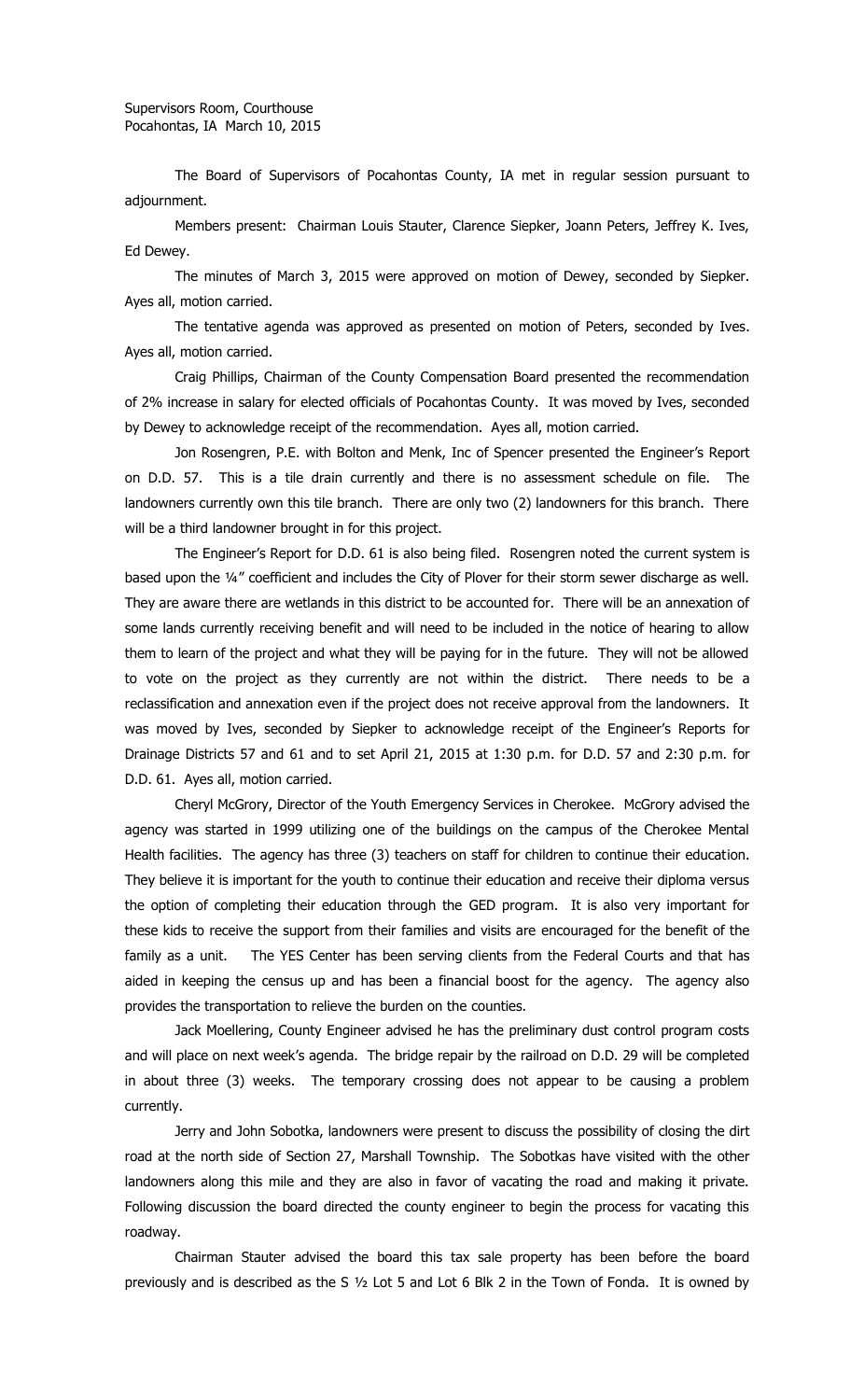Merle Stauter and was deeded to the City of Fonda who rejected the quit claim deed. There is currently a buyer that plans to remove the house and keep the garage that is in good repair. It was moved by Peters, seconded by Siepker to abate the taxes upon completing the demolition of the house which must be completed within one year from this date and direct Steve Hartman to pay the \$10.00 in drainage taxes to the County Treasurer. Hartman must receive the Quit Claim Deed from the Stauter family prior to initiating any work on the property. Ayes all, motion carried.

It was moved by Dewey, seconded by Ives to approve the employment of Sarah Bailey as a clerk in the Sheriff's office with a wage of \$13.12 per hour beginning March 16, 2015. Ayes all, motion carried.

The following claims were audited and allowed:

| Ag Partners                             | Fuel                             | 633.20               | 1              |
|-----------------------------------------|----------------------------------|----------------------|----------------|
| P Alexander                             | Mileage                          | 220.95               | 1              |
| Alliant Energy                          | Utilities                        | 488.02               | 1              |
| Allied Prec Prod                        | Supplies                         | 30.00                | $\mathbf{1}$   |
| C Archer                                | Conf Board Mil                   | 17.00                | $\mathbf{1}$   |
| Arnold Motor                            | Parts                            | 990.80               | $\overline{c}$ |
| Client                                  | Services                         | 54.50                | $\mathbf{1}$   |
| J Becker                                | Grand Juror Exp                  | 31.08                | $1\,$          |
| A Beneke                                | Co Atty Exp                      | 3724.03              | 1              |
| B Beneke                                | Grand Juror Exp                  | 39.72                | 1              |
| BV Co Journal                           | Publications                     | 531.75               | $\overline{c}$ |
| D Buenting                              | Grand Juror Exp                  | 46.20                | $\mathbf{1}$   |
| M Bunda                                 | Software Upgrade EMA             | 89.95                | 1              |
| Cal Co ECA                              | Utilities                        | 58.45                | $\mathbf{1}$   |
| Calhoun-Burns                           | Bridge Rating/Inspect            | 3895.73              | $\mathbf{1}$   |
| Carpenter Uniform                       | Uniforms                         | 367.86               | $\mathbf{1}$   |
| Citizens                                | Self Funding Ins                 | 117.00               | 1              |
| Client                                  | Services                         | 30.00                | $\mathbf{1}$   |
| CenturyLink                             | Phone                            | 521.00               | 5              |
| R Clark                                 | Grand Juror Exp                  | 37.56                | 1              |
| 0 Cressler                              | Mileage                          | 58.65                | $\overline{c}$ |
| Crestline Spec.                         | Supplies                         | 64.64                | $\mathbf{1}$   |
| B Dahl                                  | Mileage                          | 187.40               | 1              |
| LSQ Funding                             | Software                         | 148.40               | $\mathbf{1}$   |
| S Dayton                                | Grand Juror Exp                  | 31.08                | $\mathbf{1}$   |
| Deyta                                   | HHCahps Fee                      | 90.00                | 1              |
| Doolittle Oil                           | Supplies                         | 827.74               | $\mathbf{1}$   |
| K Eccher                                | Grand Juror Exp                  | 46.20                | $\mathbf{1}$   |
| Electronic Special                      | Repairs/Main                     | 503.98               | $\mathbf{1}$   |
| ECN                                     | CodeRed                          | 8750.00              | 1              |
| Evertek                                 | Internet                         | 36.30                | $\mathbf{1}$   |
| Family Table                            | Meeting Ex                       | 301.32               | $\mathbf{1}$   |
| D Ferguson                              | Mileage                          | 151.45               | 1              |
| City of Fonda                           | Utilities                        | 178.42               | $\mathbf{1}$   |
| FD Machine & Supply                     | Supplies                         | 12.98                | $\mathbf{1}$   |
| G Fritz                                 | Con Board Mil                    | 2.00                 | 1<br>1         |
| Godbersen Construct<br>Graves Construct | Construc Repairs                 | 23818.12<br>43095.97 | $\mathbf{1}$   |
| Great Am Fin                            | Construc Repairs<br>Copier Lease | 70.73                | $\mathbf{1}$   |
| C Hallman                               | Guardian Ad Litem Fees           | 600.00               | 1              |
| Havelock                                | Utilities                        | 641.33               | $\mathbf{1}$   |
| Heartland Paper                         | Supplies                         | 60.05                | 1              |
| S Henderson                             | Transport - Meals                | 15.44                | 1              |
| Hoffman Filter                          | Disposal Ser                     | 50.00                | $\mathbf{1}$   |
| E Hornor                                | Con Board Mil                    | 221.00               | 1              |
| D Hubbell                               | safety glasses allow             | 200.00               | 1              |
| K Hubbell                               | Con Board Mil                    | 25.00                | 1              |
| D Hudson                                | Transport Meals                  | 13.77                | $\mathbf{1}$   |
| Humboldt Co Sheriff                     | Prisoner Ser                     | 100.00               | 1              |
| IState Truck                            | Supplies                         | 53.16                | 1              |
| ISAC                                    | Payroll                          | 1259.00              | $\mathbf{1}$   |
| ISAC                                    | Training                         | 50.00                | $\mathbf{1}$   |
| ISPD                                    | Juv Ct Ex                        | 1082.00              | 1              |
| <b>IACCVSO</b>                          | Training                         | 60.00                | $\mathbf{1}$   |
| ILEA                                    | Training                         | 60.00                | $\mathbf{1}$   |
| ISS & DA                                | Training                         | 275.00               | $\mathbf{1}$   |
| J Ives                                  | Con Board Mil                    | 18.00                | $\mathbf{1}$   |
| JCG Land Ser                            | ROW Services                     | 6884.78              | $\mathbf{1}$   |
| R Jergens                               | Phone                            | 100.00               | 1              |
| R Johnson                               | Con Board Mil                    | 16.00                | 1              |
| Johnston Auto                           | Supplies                         | 25.60                | $\mathbf{1}$   |
| F Kelly                                 | Mtg Mileage Ex                   | 17.00                | 1              |
| J Lancaster                             | Con Board Mil                    | 26.00                | 1              |
| B Larsen                                | Investigations Meals             | 8.07                 | $\mathbf{1}$   |
| Laurens Municipal                       | Utilities                        | 339.61               | 1              |
| Laurens Sun                             | Publications                     | 774.52               | $\overline{2}$ |
|                                         |                                  |                      |                |